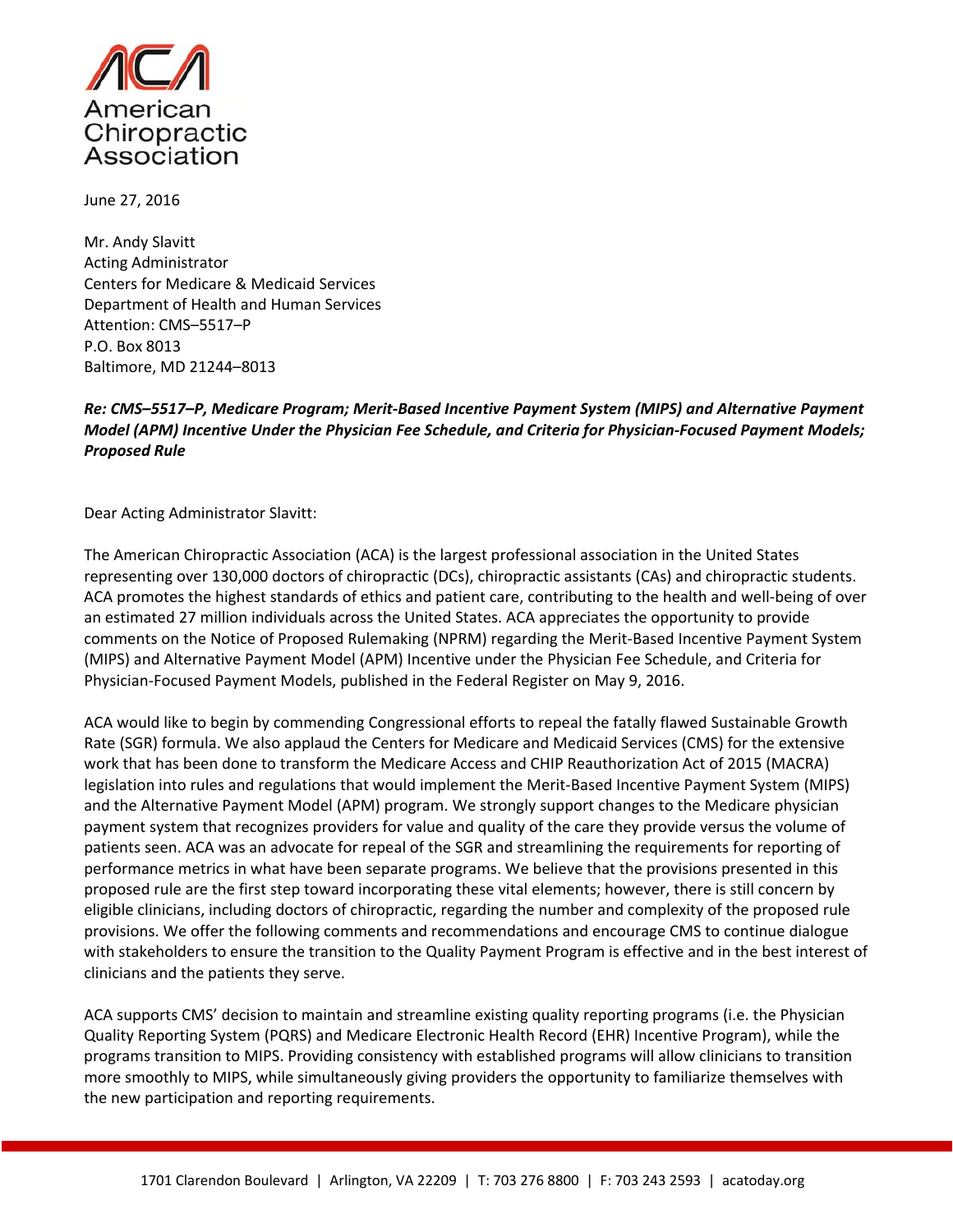# *E. MIPS Program Details*

### **II.E.2.a. Definition of a MIPS Eligible Clinician**

In the "Request for Information Regarding Implementation of the Merit‐Based Incentive Payment System," non‐ MD/DO providers, including doctors of chiropractic, were denied participation in two performance categories due to the proposed use of a limiting definition of physician found at subsection 1861(r)(1) of the Social Security Act (SSA). ACA commends CMS for their decision to expand the scope of their definition in this proposed rule and include all provider types defined at Section 1861(r) of the SSA in their definition of MIPS Eligible Clinicians in year 1 and 2. Doctors of chiropractic are primary spine care physicians, and provide key services for a range of conditions that impact America's seniors. We are encouraged by CMS recognition of the critical role that non‐ MD/DO providers play in the care of Medicare patients.

### **II.E.2 MIPS Eligible Clinician Identifier**

ACA supports CMS' proposed use of the existing National Provider Identifier/Taxpayer Identification Number (NPI/TIN) as the identifier to assess performance of an individual MIPS eligible clinician. The use of existing identifiers to identify MIPS eligible clinicians will allow for an easy transition and avoid the increased administrative burden and potential confusion associated with creating a new MIPS identifier. However, ACA also recommends that CMS consider allowing for greater flexibility in the reporting requirements and allow providers to participate either individually or as a group for each of the four (4) performance categories. Depending on the eligible clinician's practice, there are circumstances where it may be reasonable to report individually for some categories and as a group for other categories. For example, eligible clinicians may opt to report individually for the Quality Performance category, but then report as part of a group for the Clinical Practice Improvement Activity (CPIA) and Advancing Care Information categories because those activities are performed and monitored at the group level in their practice. Thus, we believe that the MIPS program would benefit from greater flexibility in allowing a combination of individual and group reporting for the different categories, while using a single NPI/TIN identifier for assessing performance and applying the payment adjustment.

# **II.E.3.c. – Low‐Volume Threshold**

CMS proposes that in the first two years of the program, MIPS eligible clinicians with the low‐volume threshold will be exempt from participation in the MIPS program. Low-volume threshold clinicians are defined as those who have Medicare billing charges less than or equal to \$10,000 and who provide care for 100 or fewer Medicare Part B beneficiaries.

ACA appreciates CMS' acknowledgement of the population of clinicians who may be disproportionately burdened if expected to meet the program requirements and have, therefore, proposed the exclusionary criteria for low-volume threshold clinicians. However, we strongly urge CMS to modify the exclusionary definition so that clinicians with Medicare charges less than or equal to \$10,000, and *OR* those who provide care for 100 or fewer Medicare Part B beneficiaries would be exempt from participation. While we agree that individually, these criteria are value‐oriented, it is our opinion that basing the exclusion on two thresholds simultaneously would be antithetical to measurements of quality based on outcomes.

Patient care can be very expensive and, as currently proposed, some eligible clinicians could be denied the low‐ volume threshold after seeing only a few very complex patients over the course of the performance period. However, the \$10,000 figure may also prove excessive for certain types of eligible clinicians. The only Medicare covered service provided by doctors of chiropractic is spinal chiropractic manipulative treatment (CMT) and the average participating provider reimbursement amount for CMT (CPT® codes 98940, 98941 and 98942) is only \$35.00. Further, although clinically and legally required (e.g., by licensure statutes and Medicare) to take a history, perform an examination, and establish diagnoses and treatment plans, doctors of chiropractic are the only physician level providers who are not are not covered for reimbursement under Medicare for Evaluation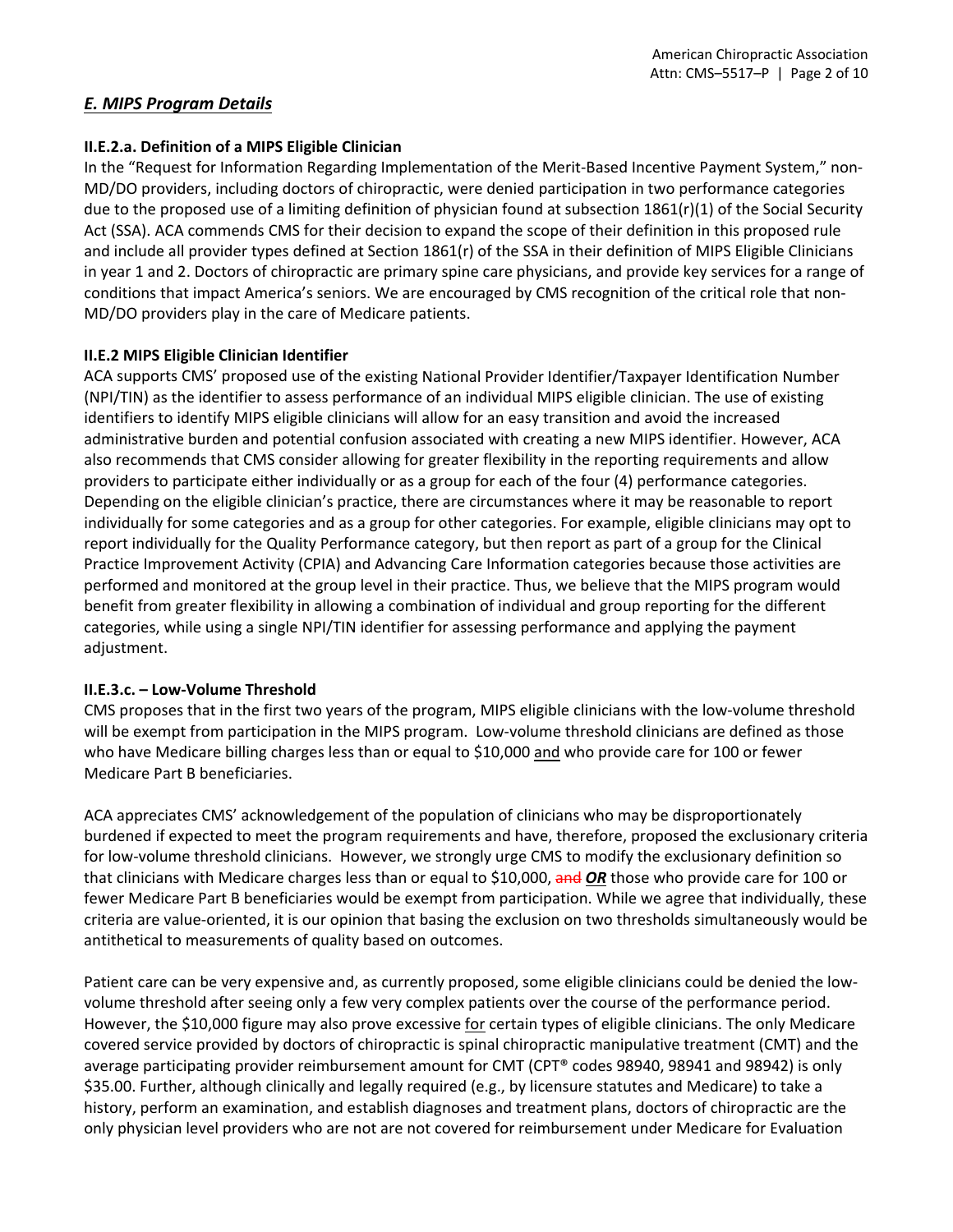and Management (E/M) CPT® codes. Therefore, while a doctor of chiropractic could see 100 or more Medicare beneficiaries during a performance period, their Medicare charges may not meet the \$10,000 threshold.

Additionally, there are concerns that the proposed exclusionary criteria may lead to eligible clinicians in solo or small practices withdrawing as Medicare providers, or limiting the number of Medicare patients they treat over the course of a performance period, to avoid the administrative burden, complexity of reporting, and additional expenses that would be incurred with the adoption/implementation of certified electronic health record technology and/or engaging a third‐party data submission vendor. This could have some unintended consequences on Medicare beneficiaries who may experience decreased access to care, especially in medically underserved and rural settings. Given the burgeoning demand for primary care providers, and the access issues Medicare beneficiaries already encounter, this modified low-volume threshold definition more appropriately accounts for clinicians who should be granted an exemption from the MIPS program requirements and takes into consideration the impact of MIPS on solo and small practices.

#### **II.E.3.e. – Virtual Groups**

Within MACRA there is a provision which would allow voluntary virtual groups to be established for the purpose of certain MIPS assessment. ACA respects CMS' decision to not hurry the development and implementation of the technological infrastructure that will be required to successfully operationalize virtual groups as a beneficial option for MIPS eligible clinicians or groups. We do encourage CMS to publish its proposal, outlining the criteria and requirements regarding the execution of virtual groups, as soon as possible. Forming virtual groups could result in a larger number of cases for performance measurement and could encourage movement towards more organized systems. However, we are concerned with CMS' proposal to limit virtual group size to not more than 10 eligible clinicians for a performance period of a year. Given other language in the proposed rule that encourages virtual groups, like ACO‐affiliated physicians, to participate in MIPS as a group, it seems odd to limit the size of a voluntary virtual group to just 10 clinicians. We encourage CMS to reconsider this size limitation to ensure clinicians that elect to move toward more organized systems are not discouraged.

#### **II.E.4. – MIPS Performance Period**

As previously stated, ACA supports CMS' decision to maintain and streamline existing quality reporting programs while transitioning to MIPS; however, ACA is greatly concerned with how rapidly CMS has proposed to implement the new Quality Payment Program. While CMS seeks to increase clinician flexibility and reduce reporting burdens, the newly developed programs are very complex for many clinicians, especially those that are solo practitioners or in and small practices, as are the majority of doctors of chiropractic. Additionally, there are several critical areas within the proposed rule that will remain unknown until publication of the final rule in November 2016. Following publication, specialty societies and other stakeholders will need time to digest the final provisions, and develop and execute an extensive outreach and education effort to ensure that all clinician types are fully prepared not only to participate, but successfully achieve the goals and principles of the underlying MACRA bipartisan legislation. If properly implemented, the new MIPS and APM framework will promote improvements in the delivery of care for Medicare patients; therefore, it is our recommendation that that CMS consider extending implementation to, at minimum, 6 months (June 2017) to allow sufficient time for providers to learn how to implement the new reporting requirements, as well as train their staff on the new requirements.

#### **II.E.5.b. – Quality Performance Category**

ACA agrees that CMS' proposal for the Quality Performance Category could provide eligible clinicians with greater flexibility, a more simplified reporting process, and more meaningful measurement of quality. We appreciate CMS' proposal to maintain the claims-based reporting option. Several clinician types, including doctors of chiropractic, are currently in the process of implementing registry and/or QCDR reporting options for the profession. Additionally, there are numerous limitations for the majority of the chiropractic profession to report using EHR data submission vendor products.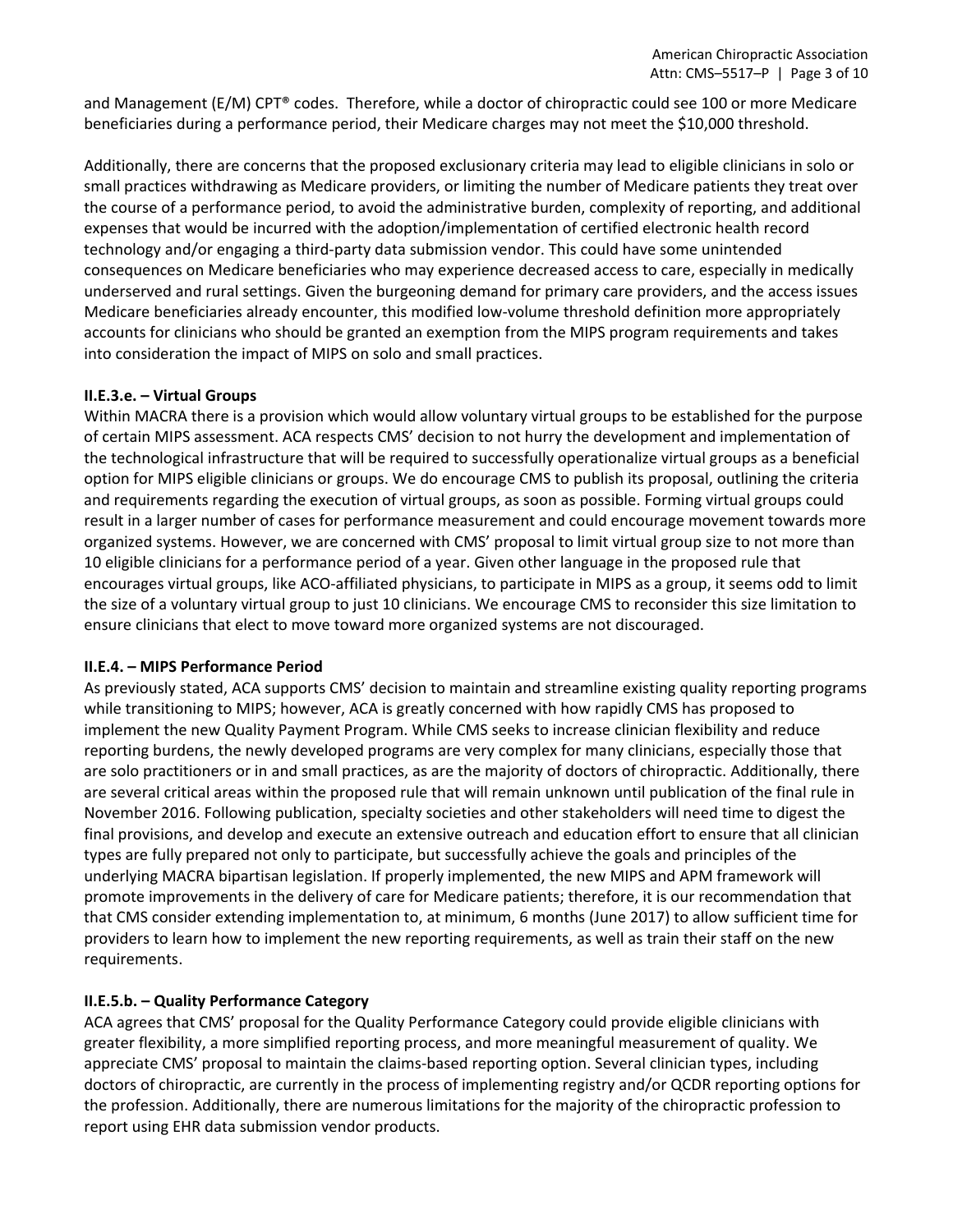That said, ACA continues to have great concerns for the chiropractic profession regarding submission criteria. CMS proposes reporting at least six (6) measures including one cross‐cutting measure and at least one outcome measure. ACA, through our Committee on Quality Assurance and Accountability, has been very proactive in developing clinically useful performance measures and in educating chiropractic physicians in the appropriate use of reportable measures. We continue to actively collaborate with various organizations that are responsible for developing and evaluating performance measures, including: AQA Alliance, National Quality Forum (NQF), National Committee on Quality Assurance (NCQA), Physician Quality Measurement Management Team (PQMM), and the AMA's Physician Consortium on Performance Improvement (PCPI). Despite this effort, year after year doctors of chiropractic have only been eligible to report on the following two (2) quality measures under the Physician Quality Reporting System (PQRS):

- Measure #131: Pain Assessment and Follow Up; and
- Measure #182: Functional Outcome Assessment.

Under Medicare, covered chiropractic services are limited to spinal chiropractic manipulative treatment (CMT) codes (CPT® codes 98940, 98941 and 98942). Although clinically and legally required (e.g., by licensure statutes and Medicare) to take a history, perform an examination, and establish diagnoses and treatment plans, DCs are not covered for reimbursement under Medicare for Evaluation and Management (E/M) CPT® codes. DCs are the only physician level providers who are not reimbursed for such services by Medicare. Therefore, the profession has been precluded from a number of reportable measures due to their limited coverage under Medicare. As quality or value‐based care dictates, the majority of measures (i.e. outcome, appropriate use, patient safety, efficiency care coordination, and patient experience) are both work and diagnosis specific and therefore coverage of E/M codes is mandatory to report these measures.

Further, CMS has also proposed to increase the thresholds for reporting on quality measures from 50 percent of Medicare Part B beneficiaries to 90 percent of all patients if through a registry/QCDR and electronic health record (EHR), or 80 percent of Medicare Part B beneficiaries if reporting via claims. This is a considerable increase in reporting thresholds and it is our recommendation that CMS maintain the 50 percent denominator data submission threshold for all reporting options to allow eligible clinicians sufficient time to adopt the changes to this performance category, as well as any modifications made to individual measure specifications.

Finally, due to the limited nature and number of quality measure available to doctors of chiropractic and many other specialties under previous quality reporting programs, ACA strongly supports CMS' continued application of a process similar to the Measure‐Applicability Validation (MAV). A checks and balances process is critical to those eligible clinicians that do not have enough measures to meet the defined criteria to ensure that they do not face enormous barriers to successfully meeting the requirements of the MIPS quality performance category.

# **II.E.5.c.(9) – Cross‐Cutting Measures for 2017 and Beyond**

CMS has proposed to eliminate 13 cross‐cutting measures that were available under PQRS for 2016 reporting but are not being proposed as cross‐cutting measures for 2017 reporting. CMS states: "*Under MIPS, we are proposing fewer cross‐cutting measures than those available under PQRS for 2016 reporting; however, we* believe the list contains measures for which all patient-facing MIPS eligible clinicians should be able to report, as *the measures proposed include commonplace health improvement activities such as checking blood pressure and medication management*."

ACA disagrees with CMS' statement above, as well as CMS' proposal to eliminate PQRS measure #131 – Pain Assessment and Follow Up, and measure #182 – Functional Outcome Assessment from the list of cross-cutting measures for 2017 reporting. As stated in the previous section, due to their limited coverage under Medicare, the chiropractic profession has been precluded from all but two reportable measures under PQRS since the program's inception; therefore, the list of cross‐cutting measures does not contain measures for which all patient‐facing MIPS eligible clinicians can report. Additionally, the elimination of Measure #131 and #182 from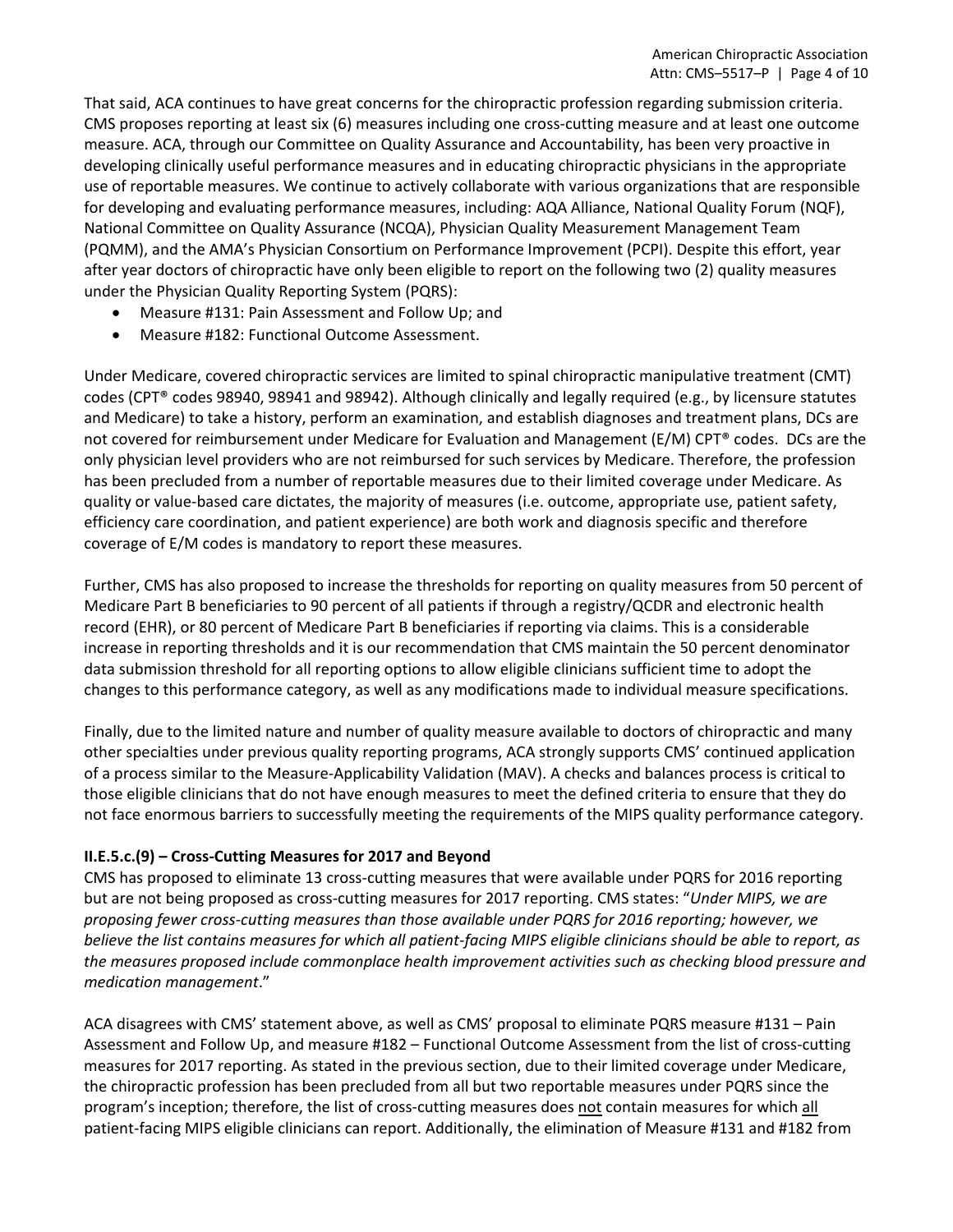the list of cross‐cutting measures for 2017 reporting establishes yet another barrier for doctors of chiropractic to successfully participate in the MIPS quality performance category by proposing to eliminate the only two measures on which doctors of chiropractic are currently eligible to report. Therefore, ACA urges CMS to include one, if not both, of the above stated measures in the list of cross-cutting measures for 2017 reporting.

### **II.E.5.e. – Resource Use Performance Category**

ACA has identified several areas of concern with CMS' proposal for the resource use category. While we agree that the premise for the category is positive, we believe that there are serious flaws with the existing Physician Value‐based Payment Modifier (VM) program, including a flaw mentioned in this proposed rule that was raised by many stakeholders – many of the measures were created for hospitals, not individual clinician providers, and are therefore inappropriate.

The current methodologies for measuring spending during episodes of care, for attributing spending to physicians, and for risk adjusting spending measures have many serious weaknesses that have the potential to harm providers, particularly solo practitioners and small practices.

Additionally, the future of the resource use category attribution logic remains unclear. This issue is specifically critical to doctors of chiropractic due to the limited coverage of services allowed and reimbursed under the Medicare payment system. Without the ability to bill for evaluation and management (E/M) services, doctors of chiropractic will be unable to have patients attributed to them. However, Medicare's rapid movement towards data‐driven, value‐based care provides a unique opportunity to evaluate the care provided by doctors of chiropractic within a broader health care delivery context.

According to the United States Bone and Joint Initiative, musculoskeletal diseases affect nearly three out of four people age 65 and over.<sup>1</sup> Treatment options that are effective, conservative, and inexpensive should be encouraged for Medicare beneficiaries. CMT services, including associated but separately defined E/M services are among such treatment options for the following reasons.

- CMT has been extensively studied: A recent systematic review revealed that spinal manipulative therapy more effectively treated chronic low back pain (cLBP) than sham or an ineffective control intervention and had a similar treatment effect when compared to analgesics, exercise, or medical care.<sup>2</sup>
- Practice guidelines recommend CMT:
	- o The American Pain Society/American College of Physicians Clinical Practice guidelines found good evidence that spinal manipulative treatment is effective for chronic LBP. $3$
	- o In January 2015 the Joint Commission revised its pain management standard to include chiropractic therapy.<sup>4</sup>
	- o The American Geriatric Society has found chiropractic care to be an appropriate method for managing chronic back pain.<sup>5</sup>
- The risk profile of CMT is extremely low: Calculated at between 5‐10 serious complications per 10 million manipulations.<sup>6</sup>

 $1 \text{ http://www.boneandjointburden.org/}$ <br>
<sup>2</sup> Rubinstein SM, Terwee CB, Assendelft WJ, de Boer MR, van Tulder MW. Spinal manipulative therapy for acute low back pain: an update of the cochrane review. Spine (Phila Pa 1976). 2013;38(3):E158-77. Epub 2012/11/22. PMID: 23169072.<br><sup>3</sup> Chou R, Qaseem A, Snow V, Casey D, Cross JT, Jr., Shekelle P, et al. Diagnosis and treatment of low ba clinical practice guideline from the American College of Physicians and the American Pain Society. Ann Intern Med. 2007;147(7):478-91.<br><sup>4</sup> http://bit.ly/1qEuR0e<br><sup>5</sup> American Geriatrics Society. The management of chronic pain in older persons: AGS Panel on Chronic Pain in Older

Persons. J Am Geriatr Soc. 1998;46:635‐51.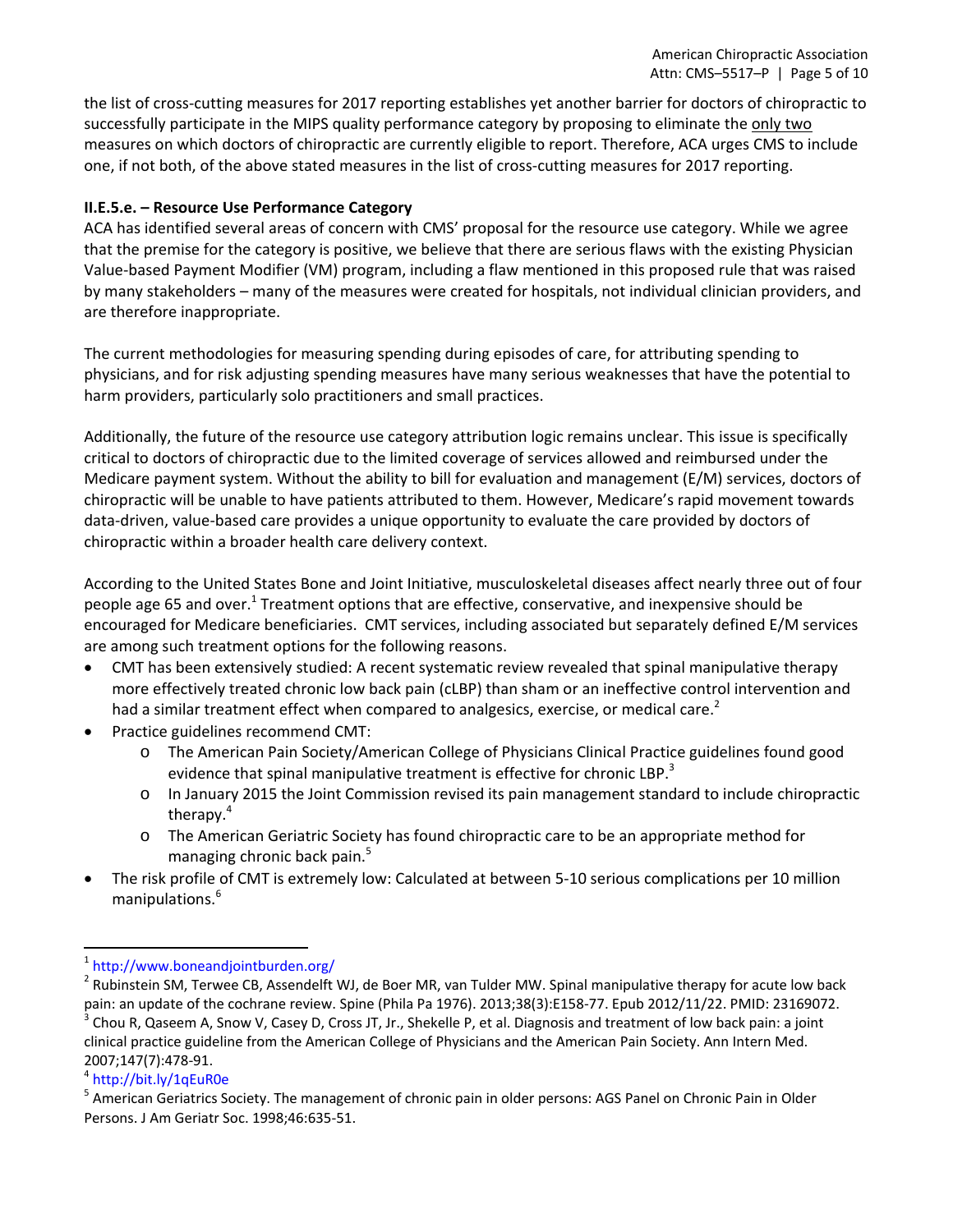- Chiropractic care is effective: Beneficiaries are protected from declines in functioning as measured by Activities of Daily Living, instrumental Activities of Daily Living and self-rated health.<sup>7</sup>
- High levels of Patient Satisfaction: Chiropractic patients report very high levels of satisfaction with the chiropractic care they receive. The Brandeis Report to Congress on the Demonstration of Expanded Coverage of Chiropractic Services under Medicare noted that 60% of chiropractic patients reported "complete" or "a lot" of relief from symptoms and 87% reported high satisfaction with care (8 or higher on a 10‐point scale), with 56% indicating a perfect 10. Similarly high proportions reported that DCs listened carefully to, and spent sufficient time with, these Medicare beneficiaries. <sup>8</sup>
- Chiropractic care provides an alternative to more invasive treatments that are increasingly used and may have severe drawbacks:
	- o Medicare spending on various invasive treatments for back pain increased substantially over the decade. According to an article published in 2009, a review of the literature found that over approximately a decade, epidural steroid injections increased by 629% and spinal fusions, by 220%; however, these increases were not accompanied by improvements in patient outcomes or reductions in disability rates.<sup>9</sup> Indeed, several recent articles have documented the potential negative impacts of spinal fusion.<sup>10, 11, 12</sup>
	- o During that same period, opiate use increased by 429% and recent studies have documented high utilization rates of opiate use among younger, disabled Medicare beneficiaries. Opiates are expensive, addictive, and present health risks that may result in downstream treatment costs.<sup>13</sup>

Clearly, chiropractic care is consistent with the emphasis on treatments that are considered patient centered, high value, and cost efficient. And while we are happy that doctors of chiropractic are included in the definition of MIPS Eligible Clinician at the onset of the Quality Payment Program, it is the opinion of ACA that doctors of chiropractic are at an enormous disadvantage for participation in the program due to the limited coverage under the Medicare program. Current policy dictates that DCs are *expected to perform E/M services that are not* currently reimbursed by Medicare, as a condition of payment for another service that is reimbursed by Medicare. Because E/M services must be delivered as a prerequisite of the spinal manipulation itself, they clearly fall within the statute's description of "chiropractic services." As such, E/M services should be covered as required in statute. ACA encourages CMS to expand the billing codes for doctors of chiropractic to cover the full scope of licensure, which not only allows for equal opportunities for chiropractic in the Quality Payment Program, but to allows greater patient access and expansion of spine care that achieves improved care, positive health outcomes, and reduced costs.

recipients, Science Daily, August 14, 2014.

 $6$  Hurwitz EL, Aker PD, Adams AH, Meeker WC, Shekelle PG. Manipulation and mobilization of the cervical spine. A systematic review of the literature. Spine. 1996;21(15):1746-59. http://www.ncbi.nlm.nih.gov/pubmed/8855459<br><sup>7</sup> Weigel, Paula, et al., "The Comparative Effect of Episodes of Chiropractic and Medical Treatment on the Health

Adults," Journal of Manipulative and Physiological Therapeutics, March/April 2014, page 143.<br><sup>8</sup> Brandeis University, Report to Congress on the Evaluation of the Demonstration of Coverage of Chiropractic Services

Under Medicare, June 16, 2009, page 7.<br><sup>9</sup> Deyo, Richard, "Overtreating Chronic Back Pain: Time to Back Off?," Journal of the American Board of Family Medicine,

<sup>2009: 22(1): 62-68&</sup>lt;br><sup>10</sup> Marquez-Lara A, Nandyala SV, Fineberg SJ, Singh K. "Cerebral Vascular Accidents Following Lumbar Spine Fusion." Spine (Phila Pa 1976). 2013 Dec 30. [Epub ahead of print]<br><sup>11</sup> Fineberg SJ, Nandyala SV, Kurd MF, Marquez-Lara A, Noureldin M, Sankaranarayanan S, Patel AA, Oglesby M, Singh K.

<sup>&</sup>quot;Incidence and risk factors for postoperative ileus following anterior, posterior, and circumferential lumbar fusion." Spine J. 2013 Oct 31. pii: S1529-9430(13)01610-0. doi: 10.1016/j.spinee.2013.10.015. [Epub ahead of print]<br><sup>12</sup> Martin BI, Mirza SK, Franklin GM, Lurie JD, MacKenzie TA, Deyo RA. "Hospital and surgeon variation in complications and

repeat surgery following incident lumbar fusion for common degenerative diagnoses." Health Serv Res. 2013 Feb;48(1):1-25. doi: 10.1111/j.1475-6773.2012.01434.x. Epub 2012 Jun 20.<br><sup>13</sup> Wolters Kluwer Health: Lippincott Williams and Wilkins, High Prevalence of opioid use by social security disability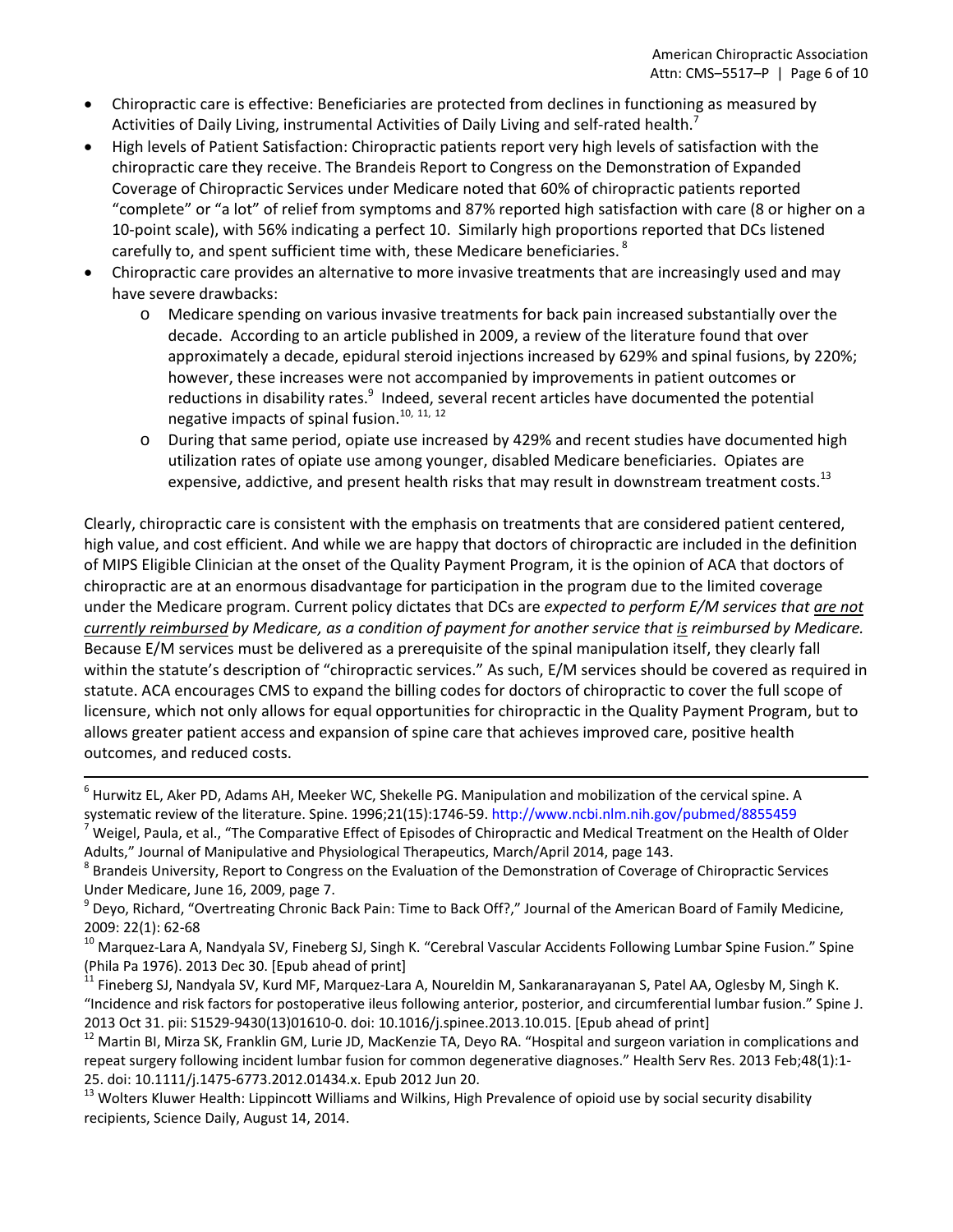ACA also seeks clarification on the attribution methodology, which will likely become further complicated with the addition of patient relationship categories and codes. ACA recommends that the weight of this category be decreased to five percent, and the remaining five percent should be shifted to the Clinical Practice Improvement Activities (CPIA) category in the first two years of the program. Alternatively, if doctors of chiropractic or other provider types do not meet the attribution threshold, we recommend that the entire ten percent be reallocated to the CPIA category. The weight of the category can increase after the first two years, when there is a better understanding of the attribution and impact of measures.

### **II.E.5.f. – Clinical Practice Improvement Activity (CPIA) Performance Category**

ACA supports the addition of Clinical Practice Improvement Activities (CPIA) as a new performance category to meet the goals of using a patient‐centered approach to program development that leads to better, smarter, and healthier care. We also welcome the implementation of CPIAs to drive movement toward delivery system reform principles and Alternative Payment Models (APMs). We believe CMS has accurately developed the list of CPIAs that are relevant to all types of eligible clinicians and will result in improved patient outcomes.

As previously mentioned, the chiropractic profession is currently in the process of implementing a new registry and a Qualified Clinical Data Registry (QCDR). We are thrilled that the doctors of chiropractic will finally have these reporting options; however, time is needed for the profession to sign up, be educated, and begin proper reporting. Therefore, ACA strongly urges CMS to make it technically feasible to utilize administrative claims data to supplement CPIA data submission for 2017.

With regard to submission criteria, ACA applauds CMS for their proposal to offer full and partial credit based on weighting of the CPIAs selected for this performance category. Abandoning the all‐or‐nothing reporting requirements and scoring for this and the other MIPS categories is an immense improvement to the quality reporting process, especially with the addition of a completely new performance category that providers will need to learn and implement. We also commend CMS for providing flexibilities to eligible clinicians in solo or small group practices to allow for greater success in meeting the performance requirements for this category. However, we believe that additional clarification is needed regarding the 2017 performance period for this category. The proposed rule states that CPIAs must be performed for 90‐days. We respectfully request that CMS clarify in the final rule whether the intent is to have eligible clinicians report CPIAs for 90 consecutive days, any 90 days within the performance period, or another 90‐day reporting timeframe.

While we remain somewhat concerned about a doctor of chiropractic's inability to furnish and bill for Evaluation and Management (E/M) services that are directly tied to the subcategories of clinical practice improvement activities (i.e. care coordination, population management), ACA's optimism has greatly increased with the changes that CMS has proposed to incorporate into this performance category when compared to the MIPS RFI proposal. ACA encourages CMS to continue to work with specific provider groups and their associated specialty society to ensure *appropriate and relevant* Clinical Practice Improvement Activities are sanctioned as requirements for this performance category become more stringent in future years. Active dialogue with specialty societies will allow CMS to determine measures or other demonstration of activities that are applicable to the clinical practice of their physician members, have improved clinical practice and/or care delivery, and resulted in improved outcomes.

#### **II.E.5.g. – Advancing Care Information Performance Category**

ACA is pleased with CMS' recognition of the flaws and impediments that clinicians experienced with the Meaningful Use program. We are encouraged to see that CMS is proposing to offer greater flexibility and time for providers to update their software, train staff, and change practice workflows to accommodate new technology. However, we do have concerns about the proposed multi‐leveled scoring for this performance category. The proposed approach to scoring is very complex and much more confusing than the methodology used for Meaningful Use. We are concerned about the difficulties that specialty societies and providers will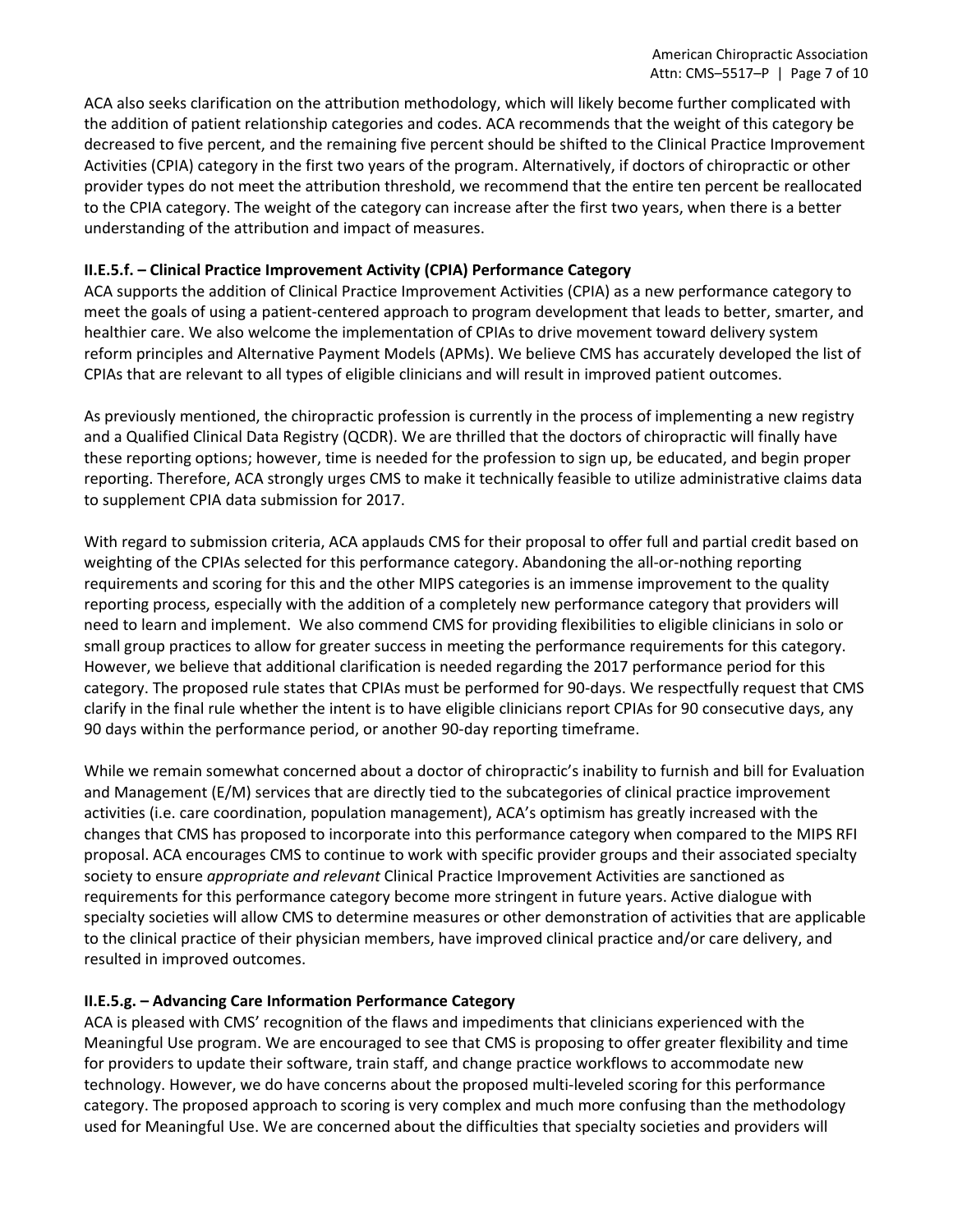experience in their effort to translate and fully grasp the requirements for performance and reporting. In an effort to simplify this information for eligible clinicians and specialty society staff, we request that CMS provide further clarification in the final rule as well as issue additional resources (i.e. fact sheets, FAQs) to describe the proposed scoring methodology for the objectives and measures for Patient Electronic Health Access, Coordination of Care through Patient Engagement, and Health Information Exchange.

We encourage CMS to continue down the path of providing greater flexibility to eligible clinicians in how they meet the requirements for the Advancing Care Information performance category. However, we do recommend that CMS change its proposed policy in the Notice of Proposed Rulemaking and allow eligible clinicians to earn a performance score and bonus score even if they fail the base score. It is also our opinion that a full year reporting period for the Advancing Care Information performance category poses a significant burden on eligible clinicians. This category contains a high degree of complexity and eligible clinicians will not have sufficient time to review the rule and begin a full year of reporting by the proposed implementation date. Therefore, the ACA recommends that CMS establish a 90‐day reporting period for 2017 to ensure eligible clinicians are given sufficient time to learn and successfully execute the new reporting requirements.

We also have some concerns regarding the complexity of how Certified Electronic Health Record Technology (CEHRT) will interact with other products and registries and what capabilities should be certified. We ask that CMS work with the Office of the National Coordinator (ONC) on how QCDRs, Qualified Registries, and health IT vendors are working with CEHRT in practice today, and adjust and clarify their intentions for these third‐party data submission methods.

While we understand the need for consistency as eligible clinicians transition to MIPS, ACA strongly encourages CMS to explore and offer alternatives for this performance category, such as testing of alternative participation models for demonstrating meaningful use. It is critical to have a program that is truly meaningful and applicable to all provider types, and does not cause serious financial and administrative burdens. The chiropractic profession has experienced a slower adoption rate for Electronic Heath Records (EHR), which could be attributed to several factors. First is the fact that Regional Extensions Centers, while well intentioned to serve as a support and resource center to assist providers in EHR implementation and Health IT needs, did not consider chiropractic physicians as a "priority provider" for EHR adoption. Secondly, a very high percentage of doctors of chiropractic are solo practitioners that employ little or no staff in their practice, and face significant burdens to adopt and maintain this type of technology. Third, these burdens are exacerbated by the low reimbursement amounts for a very limited number of covered services that doctors of chiropractic provide to Medicare beneficiaries, as well as non‐coverage for services that they do provide and are included in their full scope licensure.

The cost of participating in MIPS is prohibitive to doctors of chiropractic. They can either assume the huge financial burden of purchasing and adopting CEHRT technology, or they face receiving a score of zero for the Advancing Care Information category which accounts for 25 percent of the MIPS score. With doctors of chiropractic and other eligible clinician types in mind we commend CMS for proposing to continue offering hardship exemptions to providers that meet the specific criteria defined in the Stage 2 Final Rule (i.e. insufficient internet connectivity, extreme and uncontrollable circumstances, lack of control over the availability of certified EHR technology, and lack of face‐to‐face interaction). However, ACA recommends that CMS consider expanding the criteria for 2017 and 2018 to include specific provider types that can prove that they would incur major administrative and financial burdens by adopting EHR technology for the first and second performance period. In doing so, those eligible clinicians could be granted a one year pass to find a product that would work best for their practice type, purchase and receive the necessary vendor training on how to use the new technology, and learn how to successfully report under the Advancing Care Information performance category. Additionally, if the eligible clinician is granted the hardship exemption, we recommend that the entire 25 percent be reallocated and equally redistributed to the other performance categories.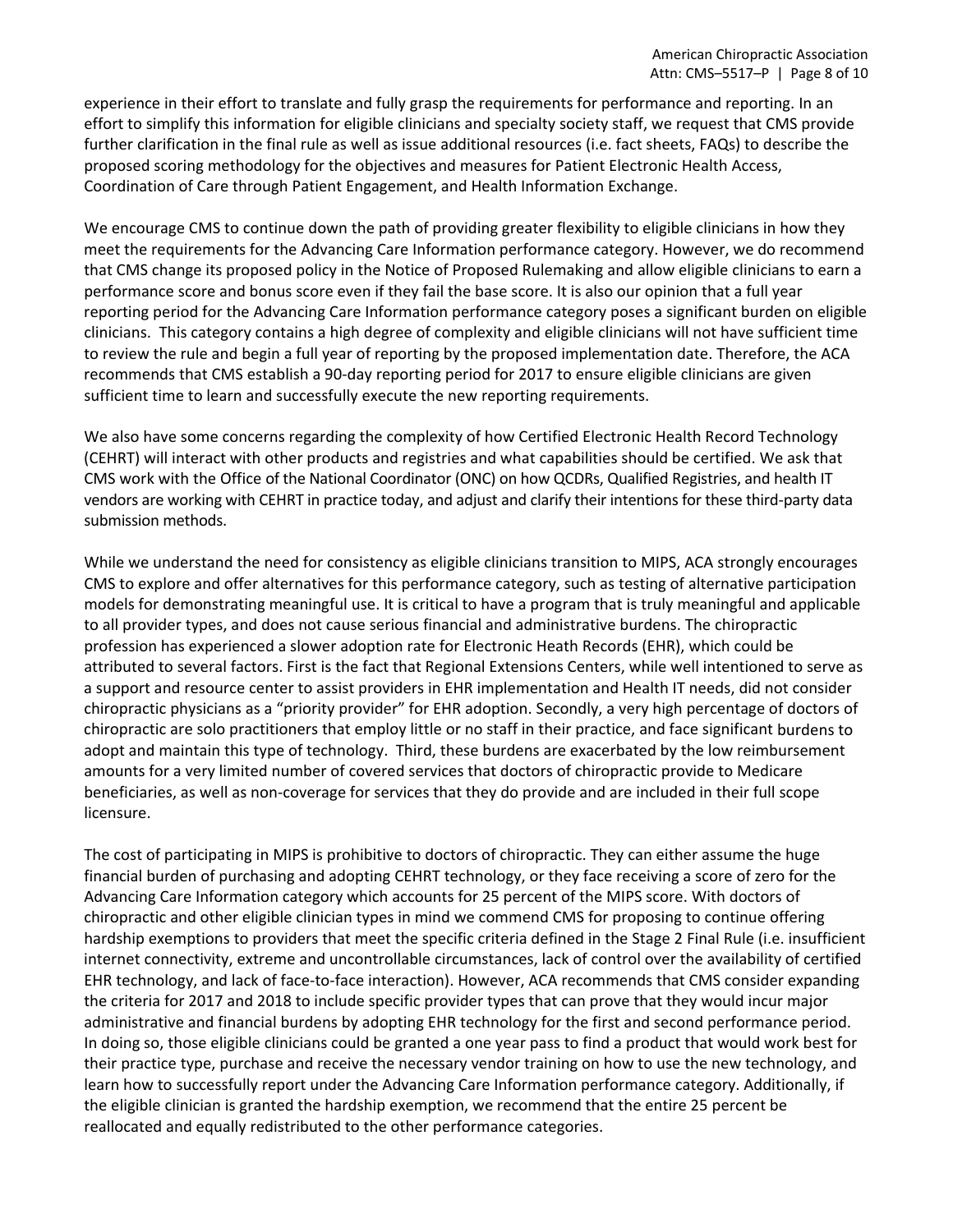#### **II.E.6. – MIPS Composite Performance Score Methodology**

ACA appreciates the simplicity of the overall MIPS scoring methodology proposed by CMS for most of the performance categories. As previously stated, the overall shift from the all‐or‐nothing reporting requirements and scoring for the MIPS categories is a significant improvement to the quality reporting process.

However, after reviewing the proposed rule, there are many technicalities and levels of complexity within the program requirements in each of the categories. ACA is greatly concerned about the data presented in Table 63, titled "MIPS Proposed Rule Estimated Impact on Total Allowed Charges by Specialty: Mid‐Point Estimate." CMS estimates that only 1.5 percent of doctors of chiropractic will receive a positive MIPS payment adjustment, while the remaining 98.4 percent are likely to receive a negative adjustment. Furthermore, the smaller the practice size, the greater the burden of participation and increased likelihood of a negative adjustment. Although CMS issued a fact sheet that the table was based on 2014 data that is not representative of reporting by smaller practices, the 2014 data is the most recent data available to the public, and is also the only data available to providers as part of their feedback reports. The fact that the 2014 data cannot be used to forecast participation and used for analysis erodes our confidence in the applicability, appropriateness, and use of the data. Further, CMS' decision to distance itself from the information published in its proposed rule undermines our confidence that, given the complexities and nuances of the rules that are being proposed, the agency will be able to accurately calculate clinician payment adjustments. Given these computing and data challenges, we are concerned about CMS and the future effectiveness of the MIPS program to improve patient care and outcomes.

It is also unclear what benchmarks will be used for the performance and payment thresholds. With the current program structure, it seems that the higher the performance threshold, the greater the likelihood that poor performers will get the lowest adjustment. In this case, the low-scoring performers will continue to be lowscoring performers, and they will find it increasingly difficult to achieve a higher score each year. This has unintended consequences, such as putting many solo clinicians, such as doctors of chiropractic, and those providers in rural and medically underserved areas out of practice due to the range of the negative payment adjustment. Additionally, it is unclear how the benchmark payment is set each year. We ask that CMS provide clarification as to whether the MIPS adjustment is included in or excluded from the base rate for services each year. Additionally, is it similar to APMs where it resets each year?

#### **II.E.8.a. – Feedback and Information To Improve Performance**

We strongly encourage CMS to develop timely, actionable, and detailed feedback reports for MIPS eligible clinicians to improve performance. In the past, CMS has not adequately provided information that providers needed to make necessary changes during a reporting period that would allow them to meet satisfactory reporting requirements for specific measures. As a result, providers have incurred negative payment adjustments, without explanation or full understanding of how to change their reporting practices to successfully meet requirements and avoid future reductions to their Medicare reimbursement. Under the MIPS quality performance category, eligible clinicians may score poorly if they: 1) reported on less than 90 percent of his or her MIPS eligible patients; 2) did not report on a cross-cutting measure if he or she is a patient-facing clinician; 3) had a zero performance rate on a measure or a 100 percent performance rate for an inverse measure; or 4) did not pass the validation process. The quality performance category is critical to all eligible clinicians, but especially for doctors of chiropractic. Therefore, it is imperative that eligible clinicians are adequately notified, in a timely manner, about specific elements that are leading to satisfactory or unsatisfactory reporting within this category.

CMS must take every possible step to close the time gap between performance and payment. While ACA appreciates the technical problems that lead to the proposed two‐year gap between the performance period (2017) and application of the related payment adjustment (2019), eligible clinicians need and should be afforded the opportunity to receive feedback in a timely manner so that, if necessary, the provider can make modifications in order to meet the criteria for each performance category. Ideally, six months should be the